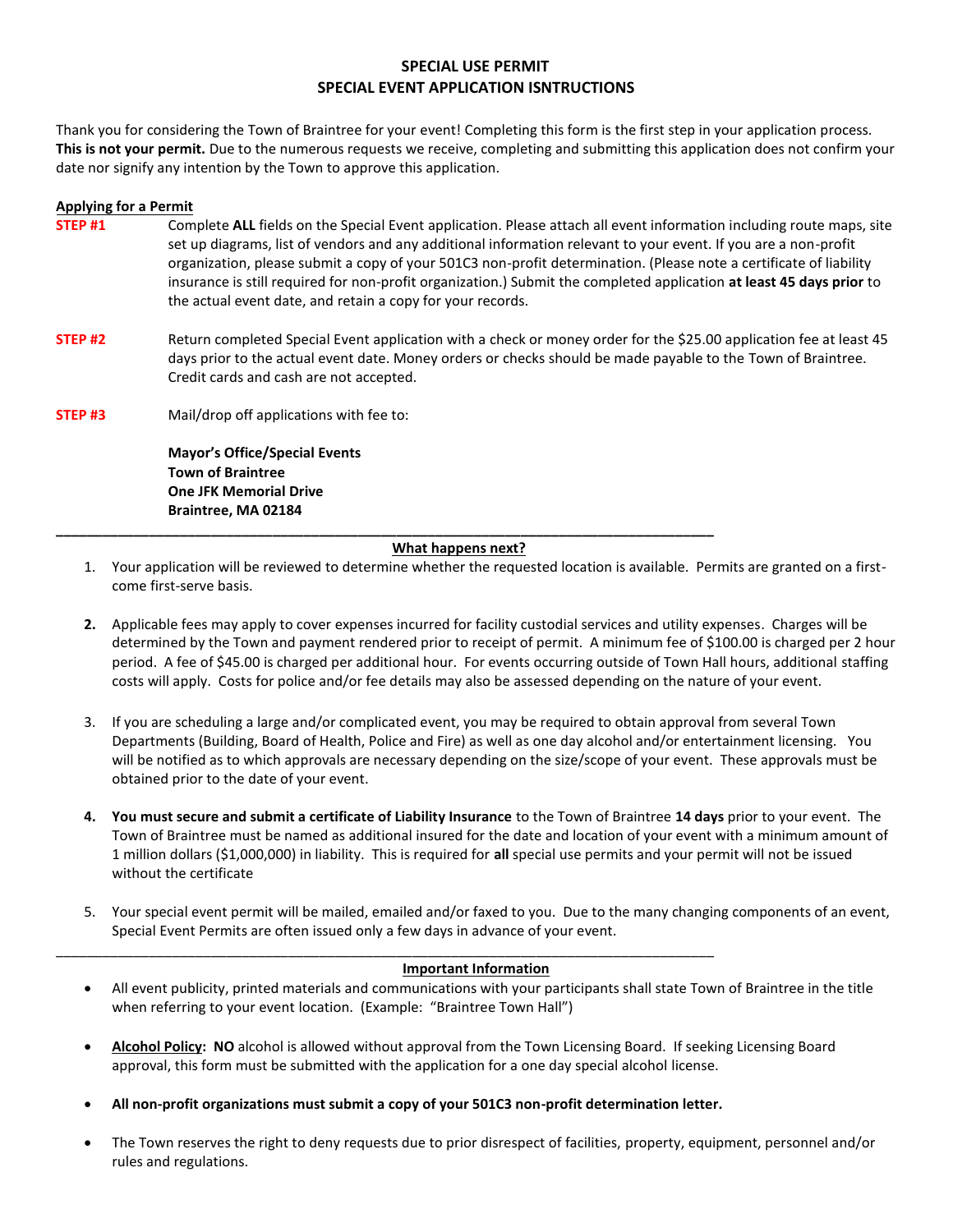## **TOWN OF BRAINTREE SPECIAL EVENT APPLICATION**

| For office use only: |
|----------------------|
| Permit No.           |
| Check No.            |

# SPECIAL EVENT APPLICATION

| <b>Application fee \$25</b><br>Complete ALL fields Below                                                                                                                                                                                                                  |                                              |                                |                                      |                                                                                                                   |
|---------------------------------------------------------------------------------------------------------------------------------------------------------------------------------------------------------------------------------------------------------------------------|----------------------------------------------|--------------------------------|--------------------------------------|-------------------------------------------------------------------------------------------------------------------|
| EVENT DATE(S):_______________________                                                                                                                                                                                                                                     |                                              | Attendees:____________________ |                                      |                                                                                                                   |
|                                                                                                                                                                                                                                                                           |                                              |                                |                                      |                                                                                                                   |
|                                                                                                                                                                                                                                                                           |                                              |                                |                                      |                                                                                                                   |
|                                                                                                                                                                                                                                                                           |                                              |                                |                                      |                                                                                                                   |
|                                                                                                                                                                                                                                                                           |                                              |                                |                                      |                                                                                                                   |
|                                                                                                                                                                                                                                                                           |                                              |                                |                                      |                                                                                                                   |
|                                                                                                                                                                                                                                                                           |                                              |                                |                                      |                                                                                                                   |
|                                                                                                                                                                                                                                                                           |                                              |                                |                                      |                                                                                                                   |
|                                                                                                                                                                                                                                                                           |                                              |                                |                                      |                                                                                                                   |
| <b>TYPE OF EVENT (CHECK ALL THAT APPLY):</b>                                                                                                                                                                                                                              |                                              |                                |                                      |                                                                                                                   |
|                                                                                                                                                                                                                                                                           |                                              |                                | Reunion _____________                |                                                                                                                   |
| Walk _________                                                                                                                                                                                                                                                            | Movie Night _____________Concert ___________ |                                | Fundraiser <sub>_________</sub> ____ |                                                                                                                   |
|                                                                                                                                                                                                                                                                           |                                              |                                |                                      |                                                                                                                   |
| <b>FACILITY REQUESTED:</b>                                                                                                                                                                                                                                                |                                              |                                |                                      |                                                                                                                   |
|                                                                                                                                                                                                                                                                           |                                              |                                |                                      | TOWN HALL AUDITORIUM ______________ SUNSET LAKE _______________ FRENCH'S COMMON _____________ SMITH BEACH________ |
|                                                                                                                                                                                                                                                                           |                                              |                                |                                      | TOWN PARK/FIELD (SPECIFY) ______________________________TOWN BUILDING (SPECIFY) ______________________________    |
|                                                                                                                                                                                                                                                                           | Date(s)                                      |                                |                                      | Start time (am/pm) End Time (am/pm)                                                                               |
| Event Set Up:                                                                                                                                                                                                                                                             |                                              |                                |                                      |                                                                                                                   |
| Event:                                                                                                                                                                                                                                                                    |                                              |                                |                                      |                                                                                                                   |
| Clean Up:                                                                                                                                                                                                                                                                 |                                              |                                |                                      |                                                                                                                   |
| CERTIFICATE OF LIABILITY INSURANCE REQUIRED. The certificate must name the Town of Braintree as additionally<br>insured for the date and location of your event. Your certificate must be submitted at least 14 days prior to your<br>event for your permit to be issued. |                                              |                                |                                      |                                                                                                                   |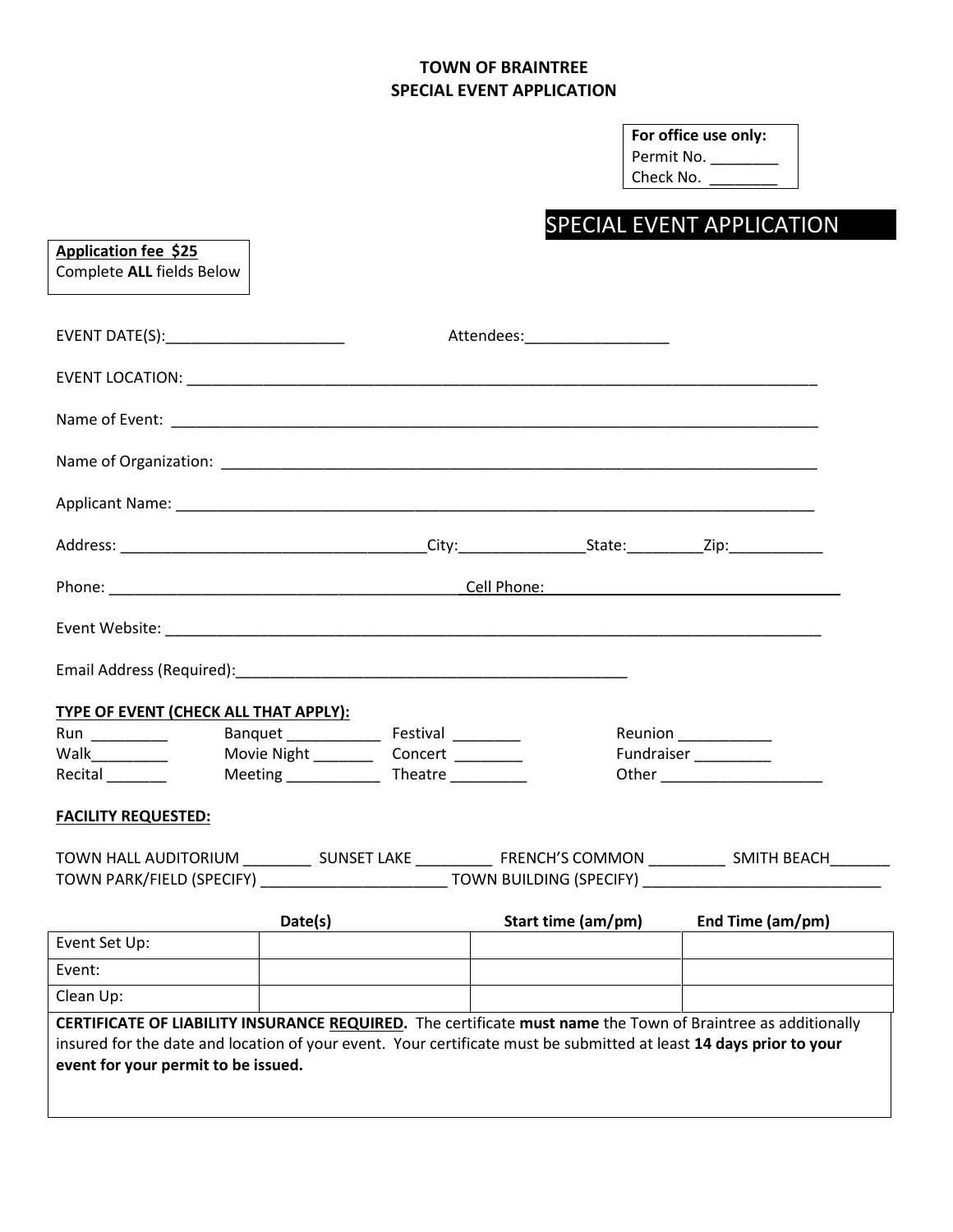## DESCRIBE YOUR EVENT IN DETAIL. IF APPLICABLE, ATTACH **CURRENT** SITE SET-UP MAPS, WALK AND RUN ROUTE MAPS WITH WATER STOPS/ CHECK POINTS AND DESCRIPTIONS, ROAD AND LANE CLOSURE PLAN

**Please indicate whether the following items pertain to your event:**  YES NO Does your event require electricity? If yes, are you bringing a generator? If yes, are you requesting a Town power source? (may require additional Town of Braintree staffing charge) If yes, what is the electricity for? YES NO Are you placing portable toilets? (requires Board of Health Approval) Set up Date/Time \_\_\_\_\_\_\_\_\_\_\_\_ Removal Date/Time \_\_\_\_\_\_\_\_\_\_\_\_\_ YES NO Are you using Town Hall after normal business hours? (If yes, may require additional Town of Braintree staffing charge) YES NO Are you placing any tents or other structures at your event? Are the tents heated? \_\_\_\_\_\_ (may require Building and Fire Dept Approval) Set up Date/Time \_\_\_\_\_\_\_\_\_\_\_\_\_\_ Removal Date/Time \_\_\_\_\_\_\_\_\_\_\_\_\_\_\_ YES NO Are you setting up any stages? (all stages require Building Insp. Approval) Set up Date/Time \_\_\_\_\_\_\_\_\_\_\_\_\_\_\_ Removal Date/Time \_\_\_\_\_\_\_\_\_\_\_\_\_\_\_ YES NO Are you requesting to have mechanical rides or inflatables (jumpy houses, etc.)? YES NO Are you serving any refreshments/ food? (may require Fire and/or Health Dept. Approval) If yes, what are you serving Does this require the use of propane tanks? (Fire Detail and extinguisher required) YES NO Are you requesting any vendors? (food, fire, health permits required) Provide a list of vendors and items for sale on a separate sheet YES NO Are you serving alcohol? (requires one day special alcohol license MGL c. 183, Sec. 14) YES NO Are you providing entertainment, i.e. music, DJ, movie? (may require entertainment license MGL c. 140, sec. 183) YES NO Are you requesting table and chair set up? Tables needed Chairs needed YES NO Is this for a Braintree Youth Program? YES NO For a walk/run, will you have any waterstops/checkpoints? If yes – must include a map with the locations YES NO Requesting a road closure? Location: YES NO Are you providing recycling and/or waste clean up services?

\*\* NOTE: ALL "REQUESTS" must have Town of Braintree approval and may require additional charges.

Permittee accepts complete liability and responsibility for Permittee's use of the property and its actions and the actions of its members, guests, invitees, agents and employees upon the site, and an agreement that the Permittee will indemnify, defendant and hold harmless the Town of Braintree against any and all claims that may arise.